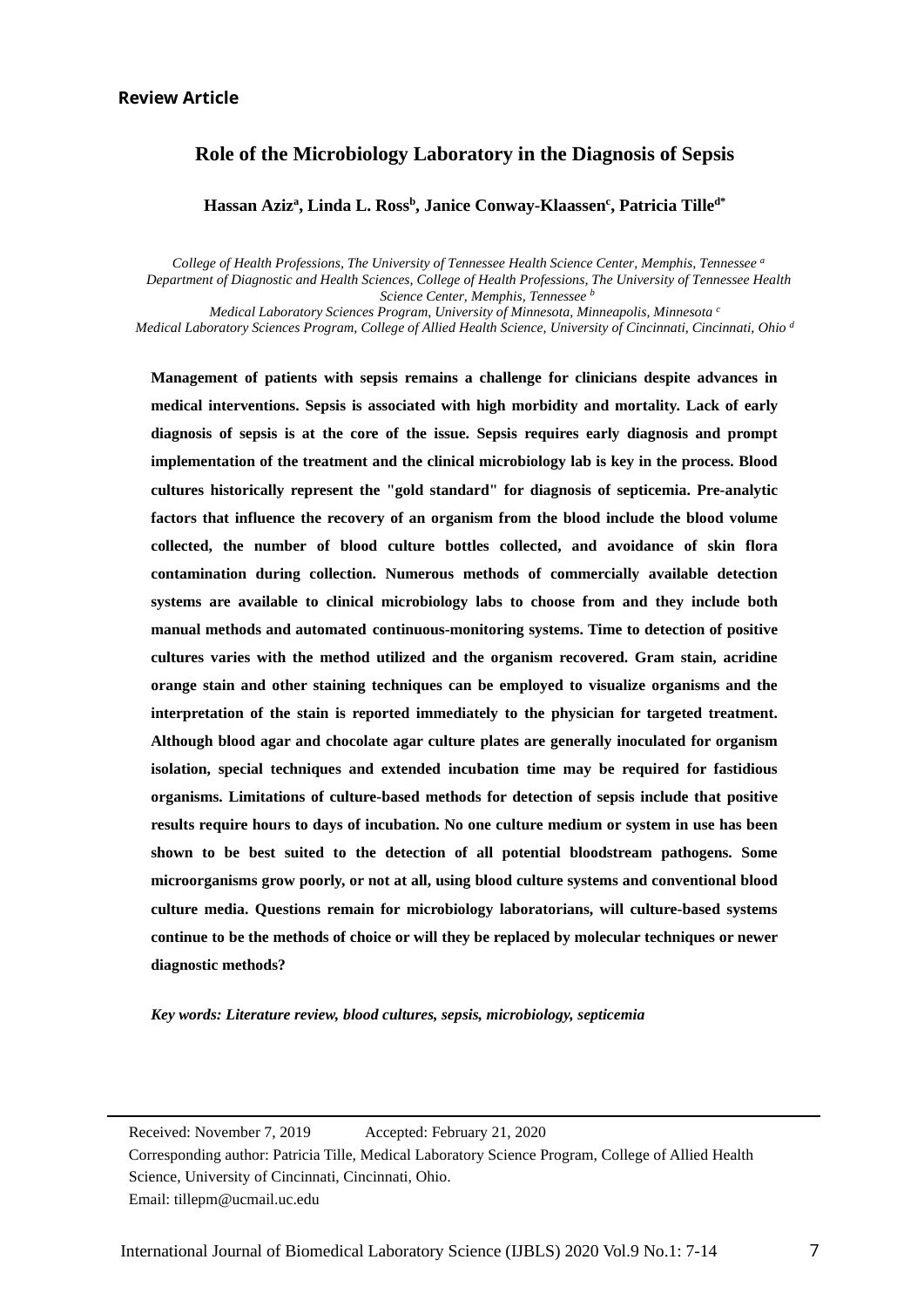## **Introduction**

Despite the progress made in the pathogenesis of sepsis and advances achieved in medical interventions, the management of sepsis remains a challenge for clinicians. The core problem that precludes the promotion in the management of sepsis is the lack of early and precise prediction. Sepsis requires early diagnosis and prompt implementation of the treatment. Bacterial infections are common and are associated with high morbidity and mortality. The detection and identification of microorganisms is necessary to confirm the diagnosis and tailor antibiotic therapy. Blood culture has been long recognized as the gold standard for definitive diagnosis of bacterial and fungal septicemia. However, this method is too slow and labor intensive to significantly influence treatment and the successful management of the patient's condition. Moreover, recent and more effective diagnostic technologies have been introduced into clinical practice.

## **Specimen Collection and Transport**

The proper collection and transport of clinical specimens is critical for the isolation, and identification of the microorganisms that cause septicemia. Blood cultures are collected as a set, consisting of aerobic and anaerobic culture bottles. The first set is collected when the physician's order is initiated and is typically followed by a second set  $30$  minutes later.<sup>1</sup> Two blood culture sets are usually sufficient for the recovery of most clinically significant microorganisms. A request for "second site" blood cultures obtained concurrently on opposite arms is useful when the physician suspects bacteremia due to a local internal infection such as respiratory or urinary tract infections. However, a second site culture is not an effective tool for routine blood cultures orders and provides relatively little information that properly spaced, timed blood cultures cannot provide.2 It has been reported that the cumulative yield of pathogens from three blood culture sets (2 bottles per set), with a blood volume of 20 ml in each set (10 ml per bottle), was 73.1% with the first set, 89.7% with the first two sets and 98.3% with the first three sets. However, to achieve a detection rate of >99% of bloodstream infections, as many as four blood culture sets may be needed.3,4,5 Transport of the inoculated bottles and the blood culture request to the clinical microbiology

laboratory should be as quickly as possible, preferably within 2 hours.<sup>6</sup> Delay in testing the inoculated bottles may potentially lead to an increased risk of false negative results.

## **Recommended Volume and Numbers of Blood Cultures**

The optimal recovery of the etiologic agents from blood depends on culturing an adequate volume of blood. The collection of a sufficient quantity of blood improves the detection of pathogenic organisms present in low quantities.7 Blood culture bottles are designed to accommodate the recommended blood-to-broth ratio (1:5 to 1:10) with optimal blood volume.<sup>1</sup> Commercial continuously monitoring blood culture systems may use a smaller blood-to-broth ratio  $\left($ <1:5) due to the addition of sodium polyanethole sulfonate (SPS) which inactivates inhibitory substances which are present in blood.8 For an adult, the recommended volume of blood to be obtained per culture is 20 to 30 ml. Since each set includes an aerobic and an anaerobic bottle, each bottle should be inoculated with approximately 10 ml of blood.8 This volume is recommended to optimize pathogen recovery when the bacterial/fungal burden is less than 1 Colony Forming Unit (CFU) per ml of blood, which is a common finding. It is also generally recommended that two or three culture sets (two bottles per set) are used per septic episode, i.e. 40 to 60 ml of blood collected from an adult patient for the 4 to 6 bottles, with 10 ml per bottle.<sup>5</sup> For each additional milliliter of blood cultured, the yield of microorganisms recovered from adult blood increases in direct proportion up to 30 ml. This correlation is related to the relatively low number of CFU in a milliliter of adult blood.

The optimal volume of blood to be obtained from infants and children is less well prescribed, however, available data indicate that the yield of pathogens also increases in direct proportion to the volume of blood cultured.10 The recommended volume of blood to collect should be based on the weight of the patient (see Table 1), and an aerobic bottle should be used, unless an anaerobic infection is suspected.<sup>10</sup> However, smaller volumes of blood should still be cultured, because some infants will have high levels of bacteremia of greater than 1,000 CFU/mL.5 Specially formulated blood culture bottles are commercially available for use in children <2 years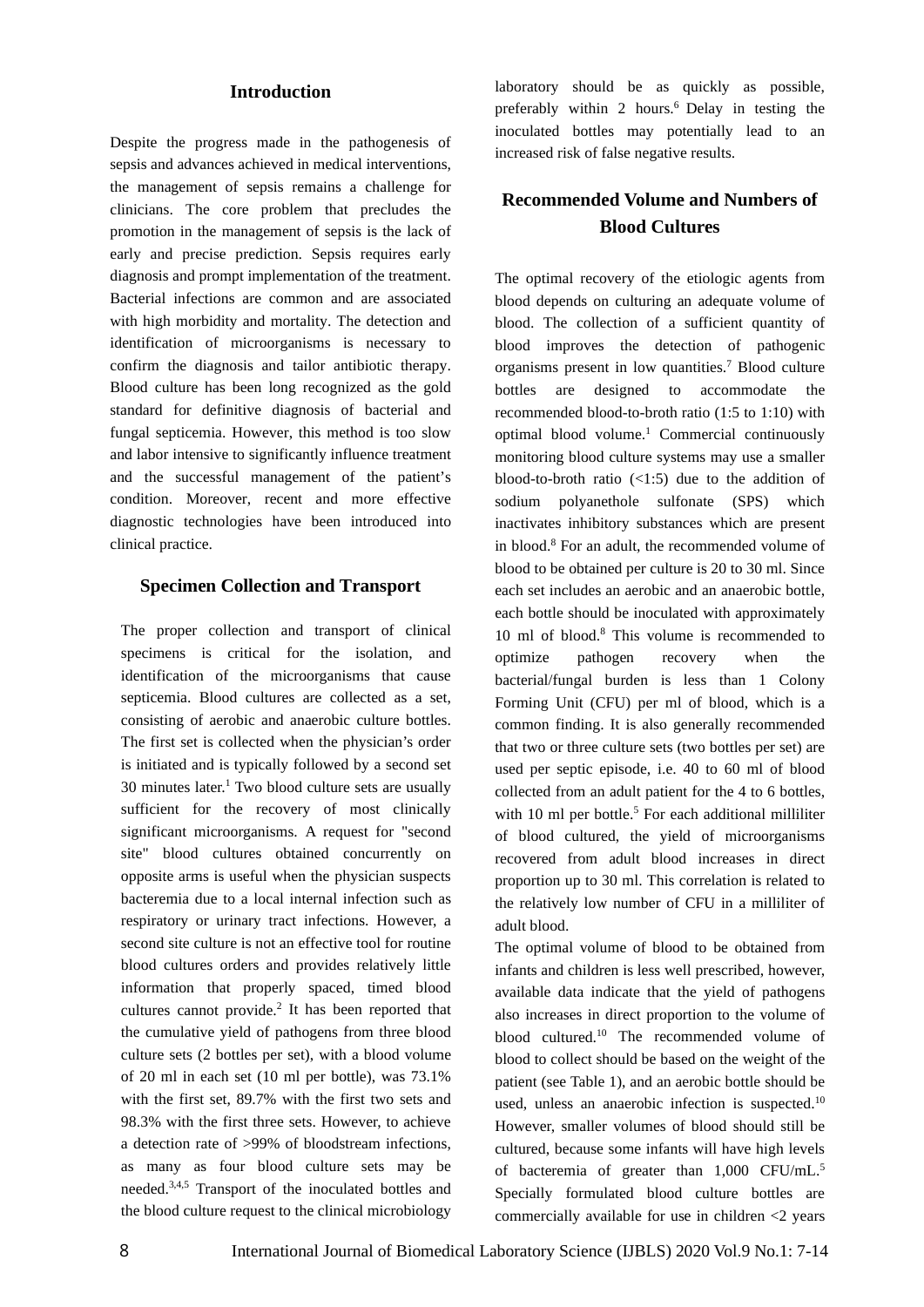of age. They are specifically designed to maintain the blood-to-broth ratio (1:5 to 1:10) with smaller blood volumes and have been shown to improve microbial recovery.9

Blood culture collection protocols are designed to detect bacteremia based on a suspected disease state or symptoms that the patient is exhibiting. Commonly accepted protocols for obtaining blood cultures are as follows:1,6,9

#### **1. Systemic and localized infections**

- (a) Suspected acute sepsis, meningitis, osteomyelitis, arthritis or acute untreated bacterial pneumonia. Obtain two blood culture sets from two separate sites.
- (b) Fever of unknown origin (FUO). Obtain two blood culture sets initially; 24 to 36 hours later, obtain two additional sets. More than four sets are not necessary.

(c) Suspected early typhoid fever and brucellosis (rarely isolated). Obtain three blood culture sets over 24 to 36 hours.

## **2. Infective endocarditis**

- (a) Obtain three blood culture sets at three separate venipuncture sites during the first one to two hours of evaluation and begin antimicrobial therapy; if all are negative 24 hours later, obtain two more sets.
- (b) Culture negative endocarditis. Consult with the microbiology department after five negative cultures. Serum could be analyzed for *Bartonella*, *Coxiella*, and *Chlamydia* species antibodies. Additional testing such as microscopy, culture, histology, and relevant polymerase chain reaction can be performed.4

| <b>Weight of patient</b> |              | Patient's<br>total blood<br>volume | Recommended volume of blood<br>for culture |               | <b>Total</b><br>volume for<br>culture | $%$ of<br>patient's<br>total blood<br>volume |
|--------------------------|--------------|------------------------------------|--------------------------------------------|---------------|---------------------------------------|----------------------------------------------|
| Kg                       | $\mathbf{I}$ | ml                                 | Culture no. 1                              | Culture no. 2 | ml                                    | $\frac{0}{0}$                                |
| $\leq$ 1                 | 2.2          | 50-99                              | 2                                          | --            | $\overline{2}$                        | 4                                            |
| $1.1 - 2$                | $2.2 - 4.4$  | 100-200                            | 2                                          | 2             | $\overline{4}$                        | 4                                            |
| $2.1 - 12.7$             | $4.5 - 27$   | >200                               | $\overline{4}$                             | 2             | 6                                     | 3                                            |
| $12.8 - 36.3$            | $28 - 80$    | > 800                              | 10                                         | 10            | 20                                    | 2.5                                          |
| >36.3                    | >80          | >2,200                             | 30<br>20                                   | $20 - 30$     | $40 - 60$                             | $1.8 - 2.7$                                  |

#### **Table 1: Blood volumes suggested for cultures.10**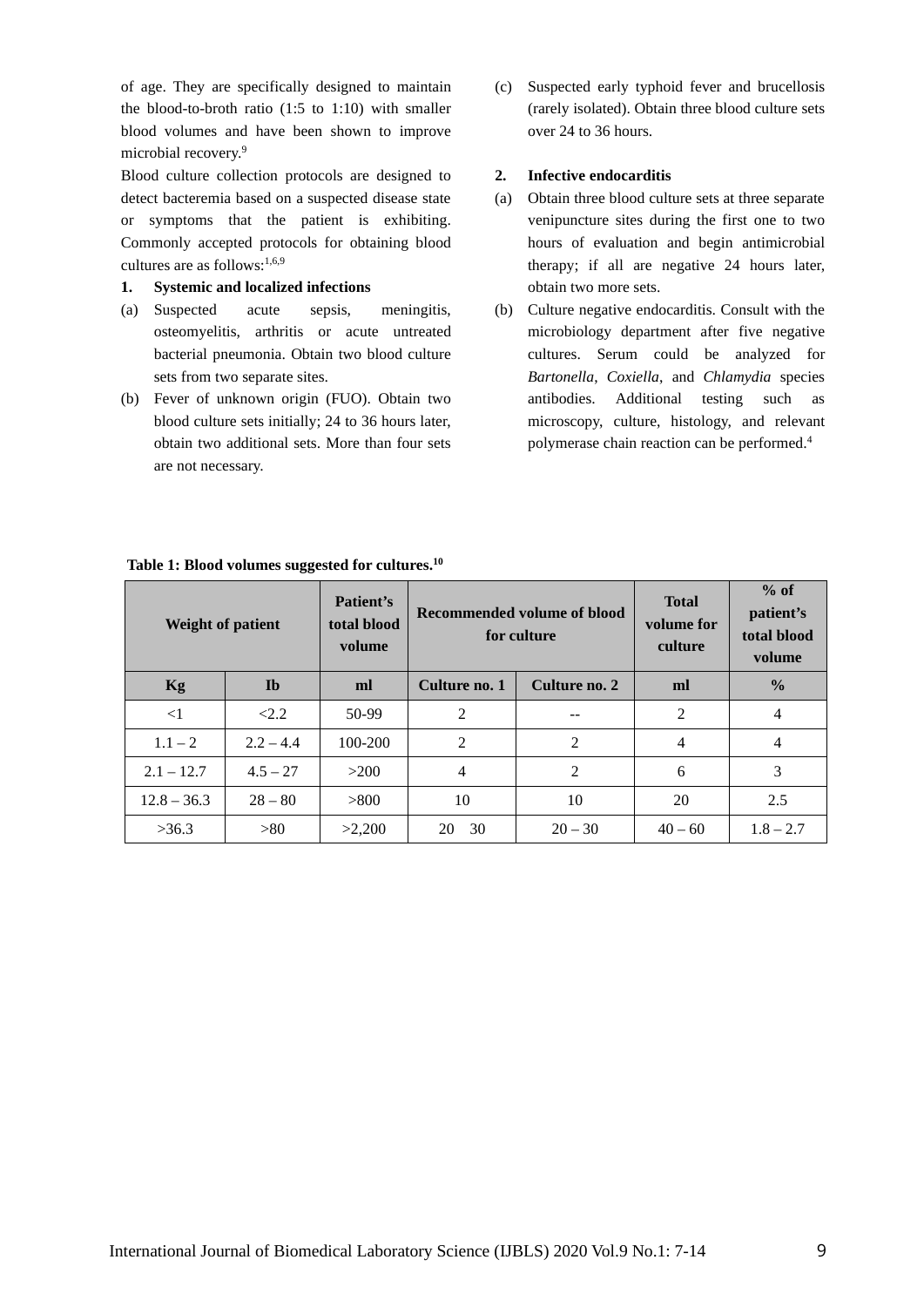## **Collection Procedures and Timing**

Optimally, clinical specimens should be obtained before antimicrobial therapy commences to avoid loss of viability of the etiological agents. Treatment of the patient, however, should not be delayed while awaiting collection of specimens or results from the laboratory. A specimen should be obtained in all suspect cases as bacterial pathogens can still be detected even after antimicrobial therapy has begun.

Each laboratory will have a specific procedure for blood culture collections. Variations may include site cleansing technique and types of equipment used. A variation in procedure does not indicate the

laboratory method is improper but illustrates variations in protocols and manufacturer's directions.

The most critical step in collecting a blood culture is the proper cleansing of the site. It is imperative for quality test results that contaminating bacteria are not introduced into the specimen being collected. The site selected for blood culture collection must be prepared by sterile technique, which requires different antiseptics than routine venipuncture. The 2017 Clinical Laboratory Standards Institute (CLSI) standards no longer recommend using a circular target motion method for cleansing the arm.<sup>6</sup> Their studies suggest that the back and forth friction is superior to the circular concentric cleansing. The CLSI standards recommend cleansing the site with friction using a clean gauze pad with 70% isopropyl alcohol solution or a commercially prepared alcohol pad. The alcohol must be allowed to air dry for approximately one minute prior to venipuncture to properly disinfect the site, prevent hemolysis of the specimen, and avoid discomfort for the patient.<sup>6</sup>

#### **Contamination**

Contamination of blood cultures during the collection process can produce a significant level of false-positive results, which can have a negative impact on patient outcome.11 A false-positive is defined as growth of bacteria in the blood culture bottle that were not present in the patient's bloodstream and were most likely introduced during sample collection. Contamination can come from a number of sources: the patient's skin, the equipment used to take the sample, the hands of the person taking the blood sample, or the environment. Contamination forces clinicians to

determine whether the organism represents a clinically significant infection associated with great risk of morbidity and mortality or a false-positive result of no clinical consequence.

Certain microorganisms such as coagulase-negative staphylococci, viridans group streptococci, *Bacillus* spp., *Cutibacterium* spp. (previously *Propionibact -erium* spp.), diphtheroids, and *Micrococcus* spp. rarely cause bloodstream or severe bacterial infections.8 These organisms are common skin contaminants although they are capable of causing serious infection in the susceptible host. Their detection in a single blood culture set can reasonably be considered a possible contaminant without clinical significance. However, coagulase-negative staphylococci are the primary cause of both catheter and prosthetic device-associated infections and may be clinically significant in up to  $20\%$  of cases.<sup>12</sup>

A contaminated blood culture can result in unnecessary antibiotic therapy, increased length of hospitalization and higher health care costs.<sup>7,13</sup> It has been found that each false-positive result can lead to:

- Increased length of stay on average 1day
- 39% increase in intravenous antibiotic charges
- 20% increase in laboratory charges
- 3 days longer on antibiotics
- Other charges

Guidelines for blood culture quality recommend no more than 2 to 3% contamination rate; however rates up to 12% have been reported in the literature.<sup>14</sup>

#### **Detection Systems**

The selection of the most appropriate blood culture system for use in the laboratory depends on numerous factors, including costs, personnel qualifications, and patient demographics.

#### **1. Manual Detection Systems**

Manual detection systems are still available from many commercial sources. Aerobic blood and anaerobic blood culture bottles are inoculated with a patient's blood sample and usually incubated for 7 days. Each bottle is examined daily for macroscopic evidence of microbial growth (e.g., hemolysis, turbidity of the media, gas production, or formation of discrete colonies). An aliquot of the contents of the aerobic bottle is Gram stained and sub-cultured after the first overnight incubation. A terminal subculture is usually performed at the end of the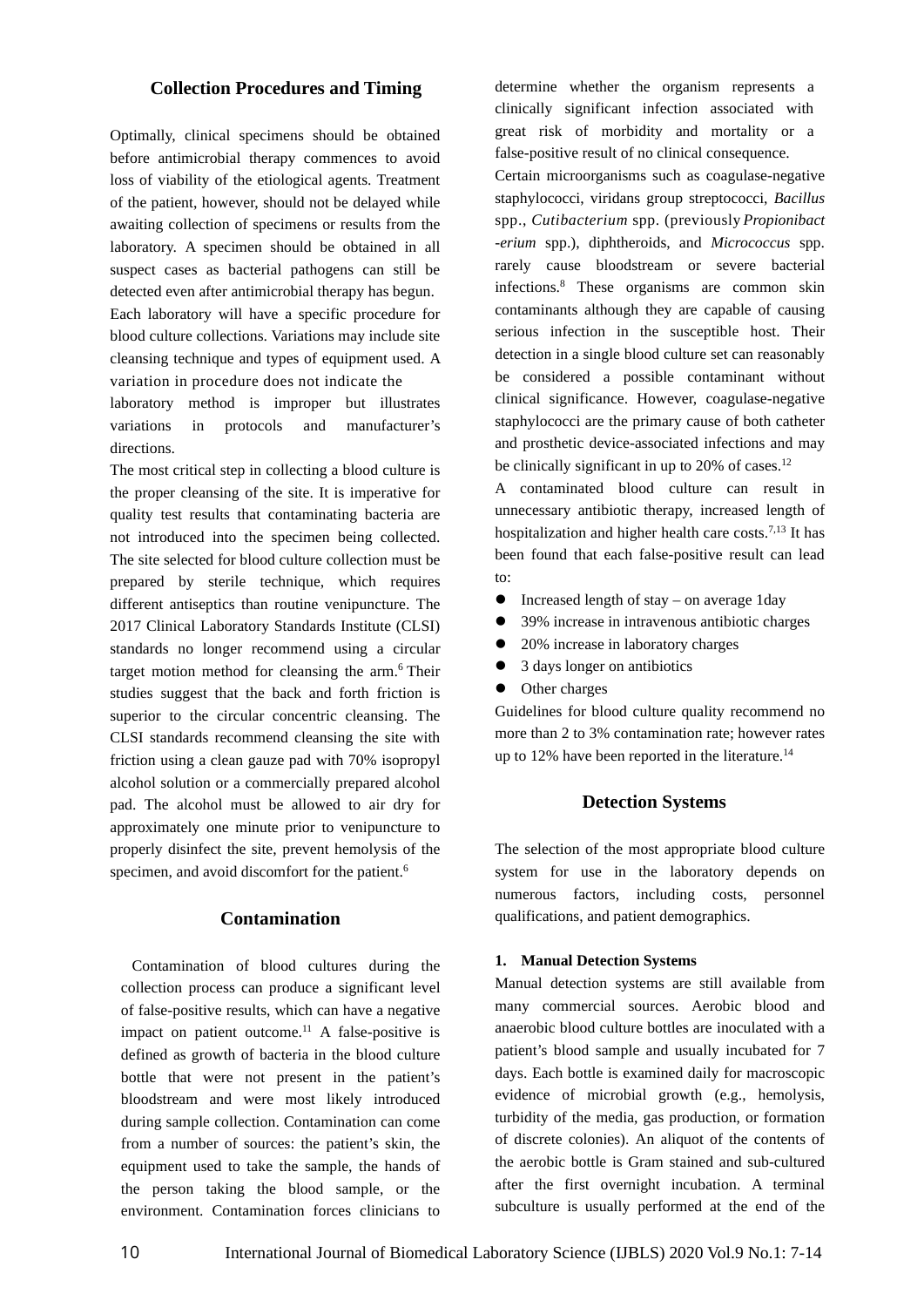incubation period. Manual systems are flexible and require no purchase of expensive instruments but are labor intensive.

A number of systems are commercially available such as the biphasic Septi-Chek system (Roche Diagnostics, Div. Hoffmann-La Roche Inc., Nutley, N.J.), Opticult blood culture systems (Becton Dickinson Microbiology Systems, Cockeysville, MD, USA), and the Oxoid Signal broth displacement blood culture system (Oxoid, USA, Inc., Columbia, MD). The Septi-Chek and Opticult systems utilize agar-coated paddles or slants attached to the broth-containing culture bottle and allow subcultures to be performed daily or more frequently by inverting the blood-broth mixture to inoculate the agar. The Oxoid Signal system is a one-bottle system. After blood is inoculated into the bottle, a clear-plastic cylindrical signal device is attached to the top of the bottle; a long needle from the lower end of the device extends below the surface of the blood-broth mixture, creating a closed system. Gases produced as a by-product of microbial growth increase the pressure in the headspace and force some of the blood-broth mixture through the needle into the cylinder, thereby "signaling" a positive culture.

#### **2. Automated Detection Systems**

Automated blood culture systems were introduced in the 1970s. There are several manufacturers of such devices that demonstrate similar performance characteristics. Until recently, the BACTEC (Becton Dickinson, Sparks, MD, USA) automated systems were the only products commercially available in the United States; these systems were initially equipped with radiometric detection and media, followed in the mid-1980s by the nonradiometric instruments and media. Both systems (as well as in the newer BACTEC and BacT/Alert (Organon Teknika, Turnhout, Belgium) continuous-monitoring devices) are based on the utilization of carbohydrate substrates in the culture media and subsequent production of  $CO<sub>2</sub>$  by growing microorganisms. For the radiometric system, the instrument detects  ${}^{14}CO_2$ in the bottle headspace, and for the nonradiometric system,  $CO<sub>2</sub>$  is detected by infrared spectrophotometry.<sup>1</sup> For both systems, bottles are loaded onto the detection portion of the instrument, where needles perforate the bottle diaphragm and sample the gas contents of the headspace once or twice daily; a bottle is flagged as positive if the amount of  $CO<sub>2</sub>$  in the bottle exceeds a threshold

value. The flagged bottle is then removed from the instrument, and an aliquot from the bottle is Gram-stained and sub-cultured for further testing.

All commercially available continuous-monitoring blood culture systems have several features in common including self-contained modular incubation; agitation; detection units, controlled by a single computer; lack of the need for manual manipulation of culture bottles once they have been loaded into the instrument; instrument monitoring of microbial growth at constant intervals of time; and culture bottles that each accept 10 mL of blood. The BacT/Alert and BACTEC systems detect the production of  $CO<sub>2</sub>$  as change in pH; this is accomplished by colorimetric methods in the BacT/Alert system and by means of a fluorescent sensor in the BACTEC system. VersaTREK (VTI) (TREK Diagnostic Systems, Cleveland, OH, now ThermoFisher, Waltham, MA) is an automated continuous monitor detection system of positive cultures evolved from the original Difco ESP System. It is based on measuring pressure changes in the bottle headspace (due to consumption and production of gas by the microorganism) with an external pressure sensor.

## **Positive Blood Culture**

A positive blood culture is a critical result and must be reported as soon as available, due to the immediate impact on patient care decisions. Once identified as a positive blood culture, a Gram stain and subculture is performed on the positive blood culture bottle. Gram stain is used to differentiate between different types of bacteria based on the biochemical properties of their cell walls. The Gram stain reaction and the morphology of the organism should be reported immediately to the physician. If a sample is Gram stain negative, no organisms are visible, no report is made to the clinician unless there is growth on subculture. The Danish clinical microbiology society recommends the use of wet mounts in association with Gram staining for positive blood cultures to determine the morphology of organisms, gross structure, and motility.15

Alternative staining techniques may be employed, including the use of acridine orange (to stain bacterial nucleic acids) or the use of carbol fuschin as an alternative to safranin as a counterstain in the Gram stain protocol to enhance the staining of *Campylobacter*, *Helicobacter* and *Brucella*. Acridine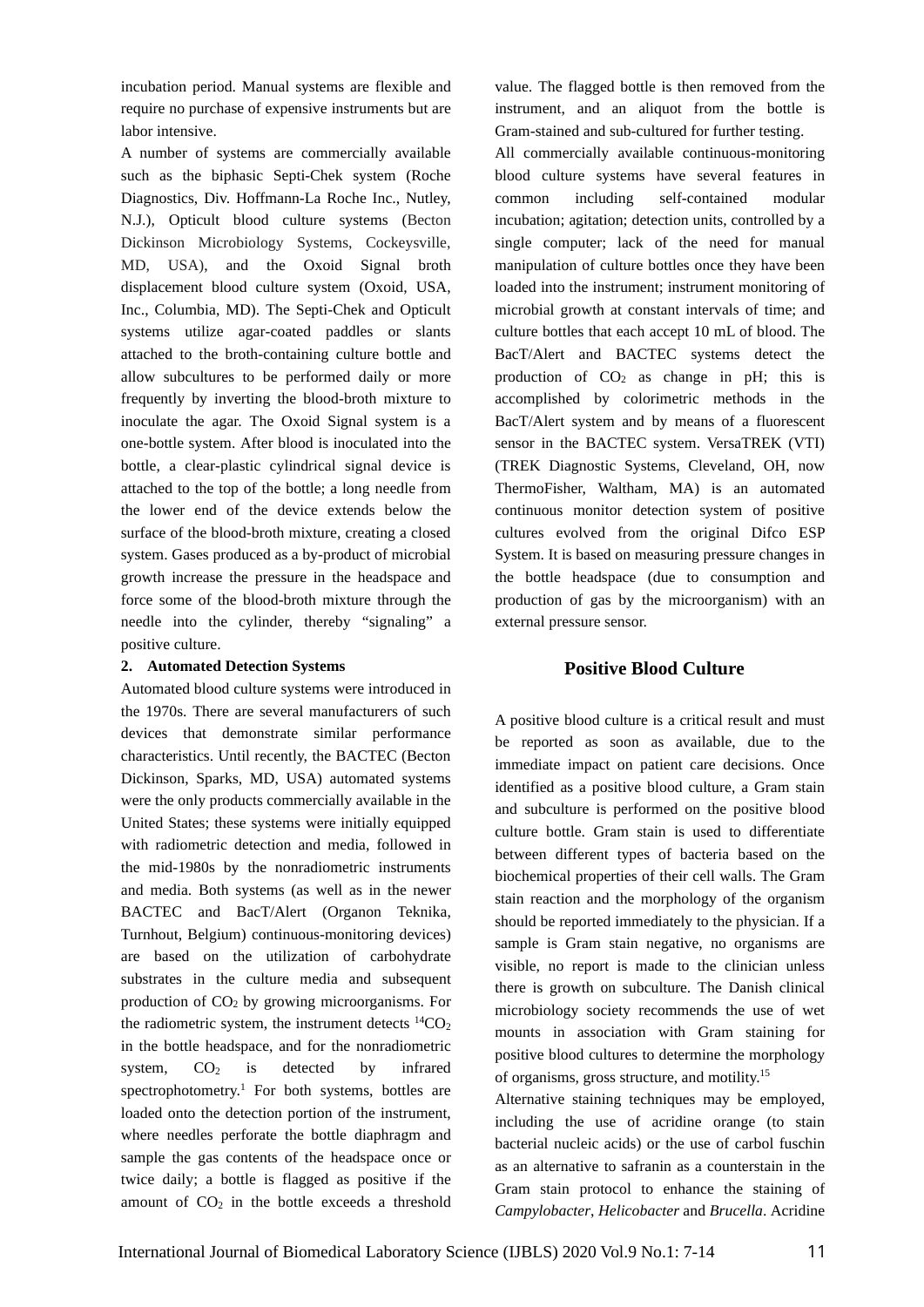orange (AO) stain has been shown to be a very sensitive, rapid and simple method in finding bacteria in blood cultures although a fluorescent microscope is needed. <sup>16</sup> The stain is inexpensive, easy to perform and effective in detecting bacteria in the first hours of incubation when growth is light.<sup>16</sup>

## **Media for Sub-cultivation**

Subcultures of positive blood cultures should be initiated immediately in order to provide further organism identification and performing antibiotic susceptibility testing. An overnight agar medium subculture is the initial step in the microbial identification of pathogens causing bacteremia. This conventional culture method is time-consuming, and several days are usually required for microbial recovery, biochemical identification of the bacterial isolate, and determination of antimicrobial susceptibility.

With the standard method for identification and susceptibility testing, a small volume of blood culture fluid is inoculated onto blood agar and chocolate agar plates. The inoculated plates are incubated at 35°C in 5% CO2 to enable bacterial colonies to develop. After overnight incubation, organism identification and antimicrobial susceptibility can be performed.

In most instances, organisms can be isolated with standard blood culture techniques without the need for special protocols or procedures but is not true for all fastidious bacteria. *Abiotrophia* and *Granulicatella* are usually detected with automated blood culture instruments, but do not grow well on standard media, as they require pyridoxal or cysteine for growth. This can be accomplished by co-cultivation with staphylococci, by the use of pyridoxal impregnated disks placed on the surface of standard blood agar plates, or by the use of specially supplemented or enriched media. Special techniques will be needed for the cultivation of *Bartonella* spp., including lysis centrifugation methods and/or serological investigations.17 Similarly, *Legionella* spp. require buffered charcoal yeast extract (BCYE) for optimal growth. Recovery of *Legionella* can be achieved by sub-culturing standard blood culture medium that has been incubated according to the standard protocol for 5 days into BCYE, or by utilizing BCYE in conjunction with lysis centrifugation methods.

## **Fastidious Organisms**

Fastidious microorganisms are rarely implicated in septicemia, but when they are isolated from blood cultures, they often represent serious infection. In routine circumstances, blood cultures need not be incubated for  $>7$  days.<sup>18</sup> Incubation periods longer than 7 days may be useful when fungemia or bacteremia due to fastidious organisms is suspected. Longer incubation periods may also be useful for patients with suspected endocarditis who have been treated with antimicrobial agents before blood cultures are performed. Studies have noted that such extended incubation periods rarely increase yield.<sup>3,4,7</sup> However, if all blood culture bottles are negative after 5 days, and infectious endocarditis is still suspected, all bottles should be sub-cultured to chocolate agar. Mycobacterial blood cultures should be incubated for 4 weeks.

## **Nonculturable Organisms**

Sepsis is typically presumed to be bacterial in origin until proven otherwise, but frequently bacterial cultures ultimately remain negative. Although viruses may be important causative agents of culture-negative sepsis worldwide, the incidence, disease burden and mortality of viral-induced sepsis is poorly elucidated. Consideration of viral sepsis is critical as its recognition carries implications on appropriate use of antibacterial agents, infection control measures, and, in some cases, specific, time-sensitive antiviral therapies.

## **Commonly Isolated Organisms**

Parameters that may be useful in interpreting results include the identity of the microorganism, the presence of more than one blood culture positive for the same microorganism, and the presence of the same microorganism as that found in the blood from another normally sterile site. Microorganisms that almost always represent true infection when isolated from the blood include *Staphylococcus aureus*, *Escherichia coli* and other *Enterobacteriaceae*, *Pseudomonas. aeruginosa*, *Streptococcus pneumoniae*, and *Candida albicans*. Isolates from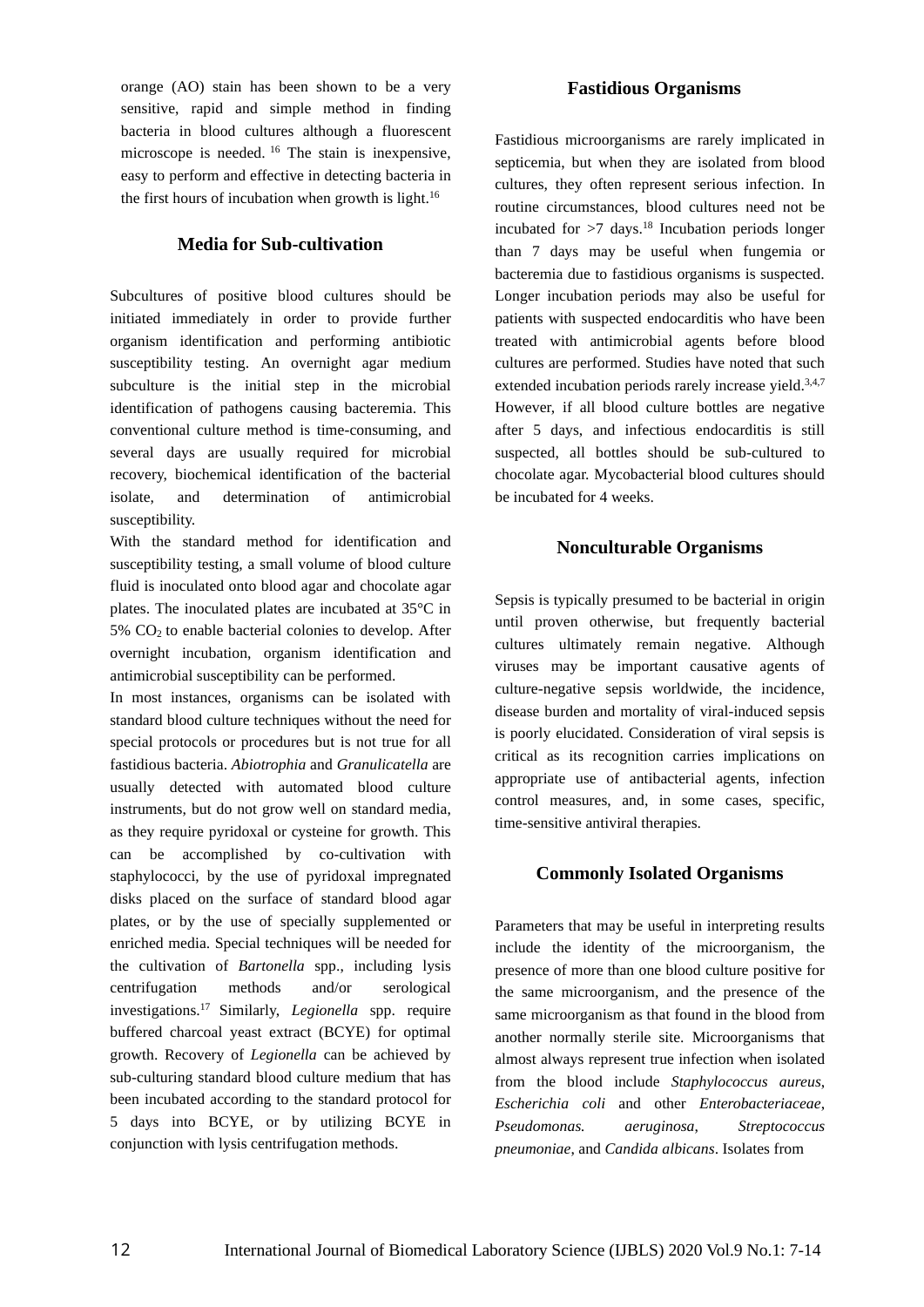blood that rarely represent true infection include *Corynebacterium* spp., *Bacillus* spp., and *Cutibacterium acnes*. 1,13,19

Coagulase-negative staphylococci are particularly problematic, not only because they are so ubiquitous, but also because 12%-15% of the blood isolates are pathogens rather than contaminants.18,19 Some authorities have suggested that the number of bottles positive in a culture set is a predictor of the clinical significance of an isolate.<sup>18,19</sup> However, several researchers have found that this criterion is unreliable, at least for coagulase negative staphylococci. 18,19

A useful interpretive concept is the number of culture sets found to be positive vs. the number obtained. If most or all cultures in a series are positive, regardless of the microorganism recovered, the probability that the organism is clinically important is high. Of course, it is the physician who must ultimately make the final judgment, taking into account not only the laboratory findings but also the clinical presentation of the patient.

## **Limitations of "Gold Standard"**

Blood cultures historically represent the "gold standard" for diagnosis of septicemia. Nonetheless, they have limitations. Positive results require hours to days of incubation. No one culture medium or system in use has been shown to be best suited to the detection of all potential bloodstream pathogens. Some microorganisms grow poorly, or not at all, using blood culture systems and conventional blood culture media. Whether culture-based systems will remain the diagnostic methods of choice into the next century or be replaced by molecular techniques or other methods remains to be determined.

#### **References**

- 1. Leber AL. Clinical Microbiology Procdeures Handbook, 4th Edition. Washington DC: ASM Press, 2016.
- 2. Wiggers JB, Xiong W, Daneman, N. Sending repeat cultures: Is there a role in the management of bacteremic episodes? BMC Infectious Diseases 2016; 16: 286.
- 3. Lee A, Mirrett S, Reller LB, et al. Detection of Bloodstream Infections in Adults: How Many

Blood Cultures Are Needed? J Clin Microbiol 2007; 45:3546-3548.

- 4. Lamy B, Dargère S, Arendrup MC, et al. How to Optimize the Use of Blood Cultures for the Diagnosis of Bloodstream Infections? A State-of-the Art. Front Microbiol 2016; 7: 697.
- 5. Tille PM, Bailey and Scott's Diagnostic Microbiology, ed 14. St. Louis, Missouri: Elsevier, 2017.
- 6. Principles and Procedures for Blood Cultures, GP41. Wayne, Pennsylvania, Clinical and Laboratory Standards Institute (CLSI), 2017.
- 7. Cockerill FR 3rd, Wilson JW, Vetter EA. Optimal testing parameters for blood cultures. Clin Infect Dis 2004; 38:1724-1730.
- 8. Henning C, Aygül N, Dinnétz P, et al. Detailed Analysis of the Characteristics of Sample Volume in Blood Culture Bottles. J Clin Microbiol 2019; 57 (8).
- 9. Cheruvanky A, Kirn TJ, Weinstein MP. Cost-Effectiveness of 30- Compared to 20-Milliliter Blood Cultures: a Retrospective Study. J Clin Microbiol 2015;54 (1) 64-67.
- 10. Kellogg JA, Manzella JP, Bankert DA. Frequency of Low-Level Bacteremia in Children from Birth to Fifteen Years of Age. Clin Microbiol 2000; 38(6): 2181–2185.
- 11. Mariani B, Corbella M, Seminari E, et al. Evaluation of a model to improve collection of blood cultures in patients with sepsis in the emergency room. Eur J Clin Microbiol Infect Dis 2018; 37(2):241-246.
- 12. Flayhart D, Borek AP, Wakefield T, et al. Comparison of BACTEC Plus blood culture media to BacT/Alert FA blood culture media for detection of bacterial pathogens in samples containing therapeutic levels of antibiotics. J Clin Microbiol 2007; 45:816-821.
- 13.Carroll KC, Pfaller MA, Landry ML, et al. Manual of Clinical Microbiology, ed 12. Washington DC: ASM Press, 2019.
- 14. Hughes JA, Cabilan CJ, Williams J, et al. The effectiveness of interventions to reduce peripheral blood culture contamination in acute